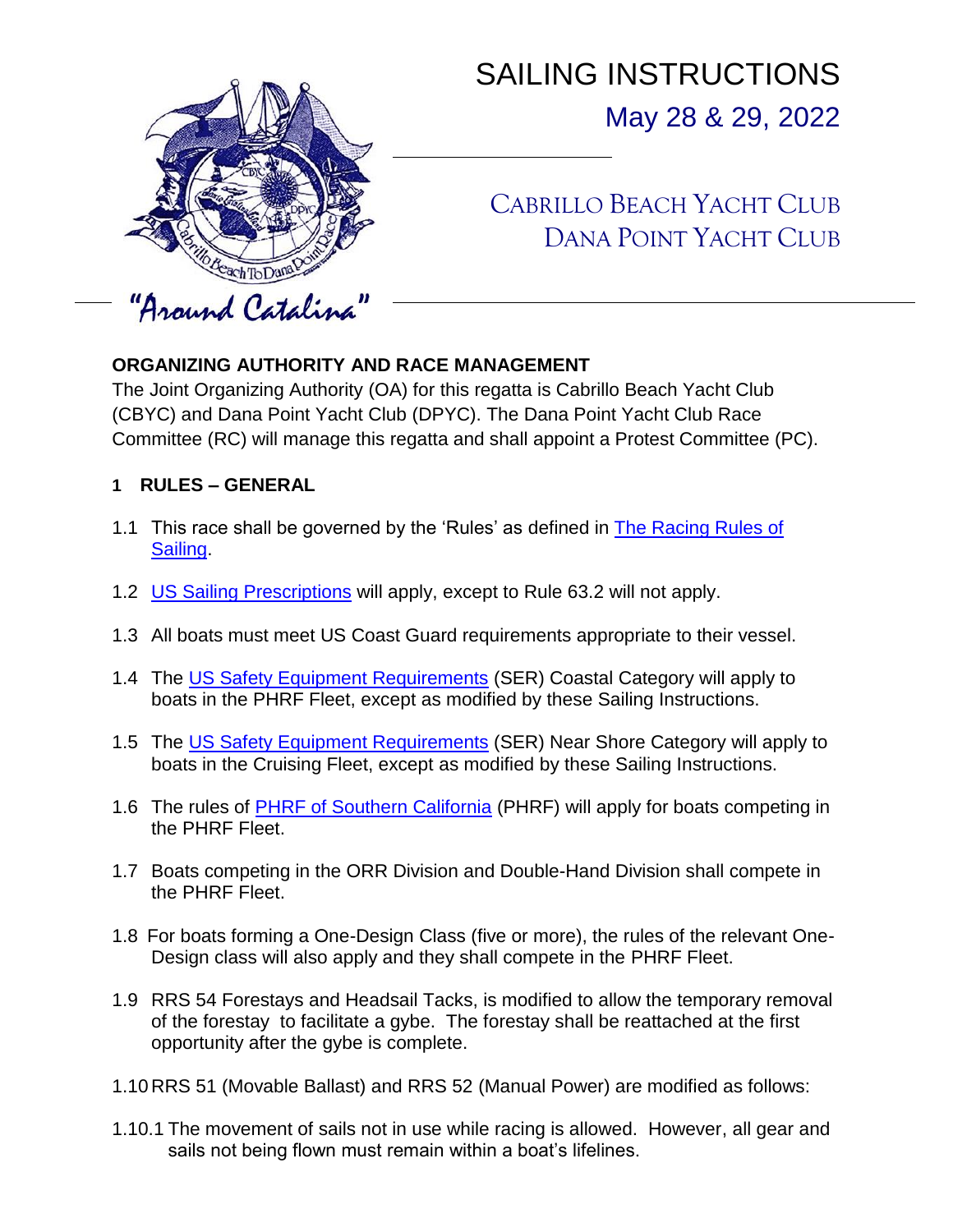- 1.10.2 RRS 51 Movable Ballast and RRS 52 Manual Power are modified to permit the positioning of hull appendages, specifically adjustable keels, or water ballast by hydraulic or electric power on boats so designed and so rated by the RA. All movable ballast systems shall be capable of manual operation if powered systems are inoperable. All other boats shall comply with RRS 51 and RRS 52.
- 1.10.3 Movable ballast systems designed and rated for the boat (excluding canting ballast strut and bulb) including reservoirs, pipes, tubes, tackle, etc. shall be positioned inside the hull and shall be firmly and indefectibly integrated with the structure of the boat. Movable ballast shall only be used within such systems and shall be seawater only, to the exclusion of all other liquids.
- 1.11 RRS 62.1 is modified by adding the following: (e) being directed by a Government Authority to deviate from her proper course.
- 1.12 **[DP]** RRS 64.2, Penalties is modified by adding: (c) When the protest committee decides a boat that is a party to a protest hearing has broken a rule, it may assign a time penalty to be added to the boat's corrected time.

#### **2 CHANGES TO SAILING INSTRUCTIONS**

2.1 Any change to these Sailing Instructions will be approved by the Joint Race Committee and will be posted on the [Official Notice Board](https://www.regattanetwork.com/event/24507#_docs) and as a courtesy to competitors on the Supplementary Notice Board at CBYC only, by 0800 hours Saturday, May 28, 2022.

#### **3 COMMUNICATIONS TO COMPETITORS**

- 3.1 The [Official Notice Board](https://www.regattanetwork.com/event/24507#_docs) is a web page bearing the name "Race Documents" on the Regatta Network website at [Around Catalina Island Race.](https://www.regattanetwork.com/event/24507#_docs)
- 3.2 Supplementary Notice Boards are located in the upstairs area at DPYC and outside the main entrance in an enclosed case at CBYC.
- 3.3 After Thursday, May 26, 2022 and prior to the start of the race, notices to competitors will be posted on the Supplementary Notice Board at CBYC only.
- 3.4 After finishing the race, notices to competitors will be posted on the Supplementary Notice Board at DPYC only.
- 3.5 On the water, the RC intends to monitor and communicate with competitors on VHF channel 68.
- 3.6 Racers should monitor VHF68 prior to and during the race for communications from the RC regarding any pertinent race communications.
- 3.7 **[DP]** From the first warning signal until the end of the race, except in an emergency, a boat shall not make voice or data transmissions and shall not receive voice or data communication that is not available to all boats.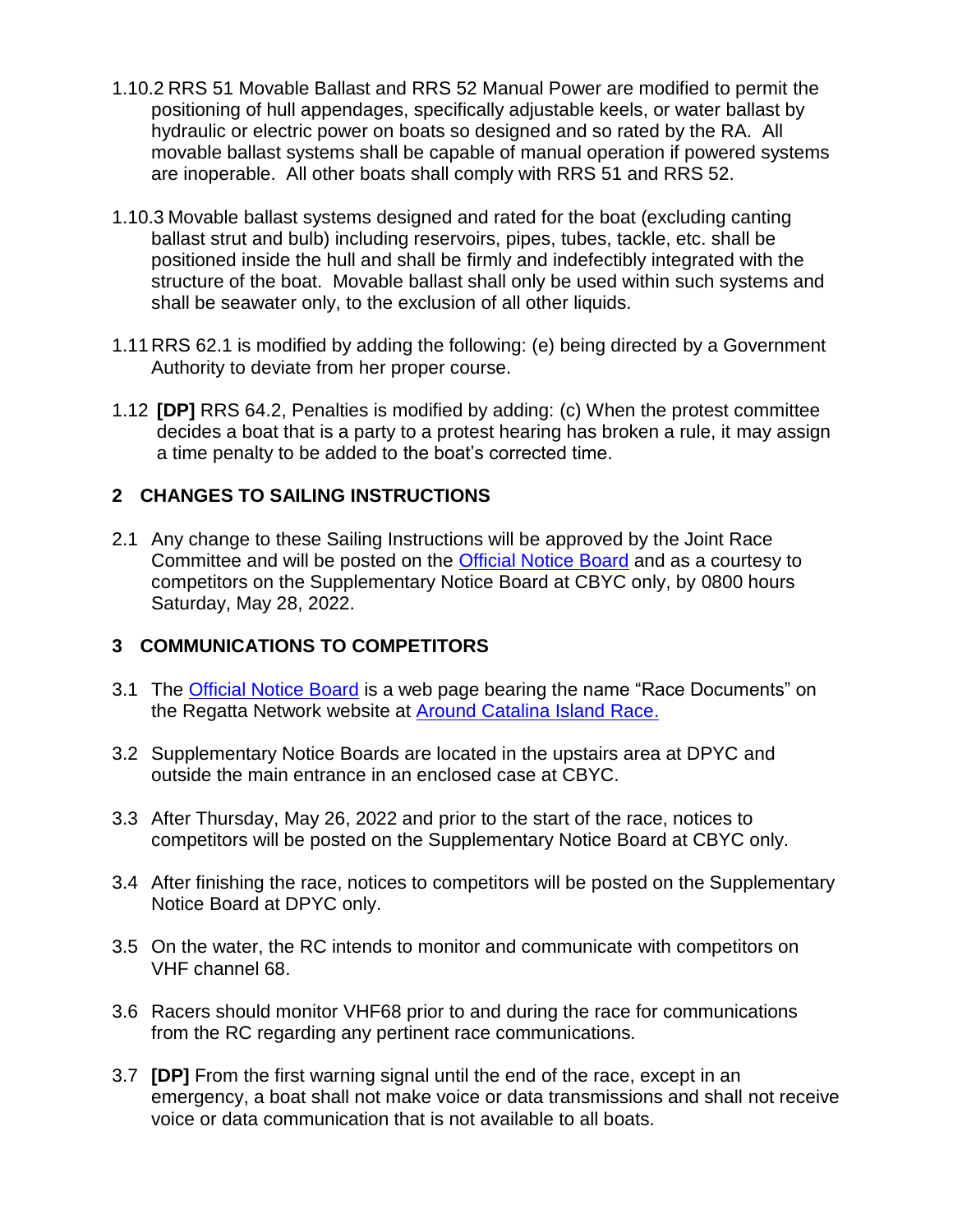#### **4 COMPETITOR'S MEETING**

4.1 There will be a Competitor's Meeting at CBYC on Friday, May 27, 2022 at 1830 hours. CBYC is located at 211 W. 22nd Street, San Pedro, CA, 90731.

## **5 CODE OF CONDUCT**

- 5.1 **[DP]** Competitors and support persons shall comply with reasonable requests from race officials.
- 5.2 **[DP]** Competitors and support persons shall handle any equipment or place advertising provided by the organizing authority with care, seamanship, in accordance with any instructions for its use and without interfering with its functionality.

#### **6 YB TRACKERS**

- 6.1 Each boat shall carry a YB Tracker (active position transponder) as supplied by the OA. The YB Tracker shall be on and functioning while a boat is racing.
- 6.2 YB Trackers will be available for pickup at DPYC and CBYC as communicated to all skippers.
- 6.3 The RC will use the YB Tracker data finish times as official finish times.
- 6.4 Boats are responsible for returning the YB Tracker in working order. Broken or lost transponders will be subject to a replacement/damage charge of up to £650 (approximately \$800.00 USD).
- 6.5 YB Trackers must be turned in at DPYC to the RC or front office staff no later than 1800 hours on Sunday, May 29, 2022.

#### **7 SIGNALS MADE ASHORE**

- 7.1 Signals made ashore shall be displayed from the club flag hoist at CBYC.
- 7.2 When flag AP is displayed ashore, the words '1 minute' are replaced with 'not less than 45 minutes' in the race signal AP.

#### **8 SCHEDULE OF RACES & CLASS FLAGS**

- 8.1 The RC will have a separate Check-In Boat on station in the vicinity of the Start Area.
- 8.2 **[DP]** Competing boats shall check-in and be acknowledged prior to the Warning Signal for her start. A boat failing to comply shall have a 15-minute penalty added to their finish time.
- 8.3 All races will be started in accordance with RRS 26.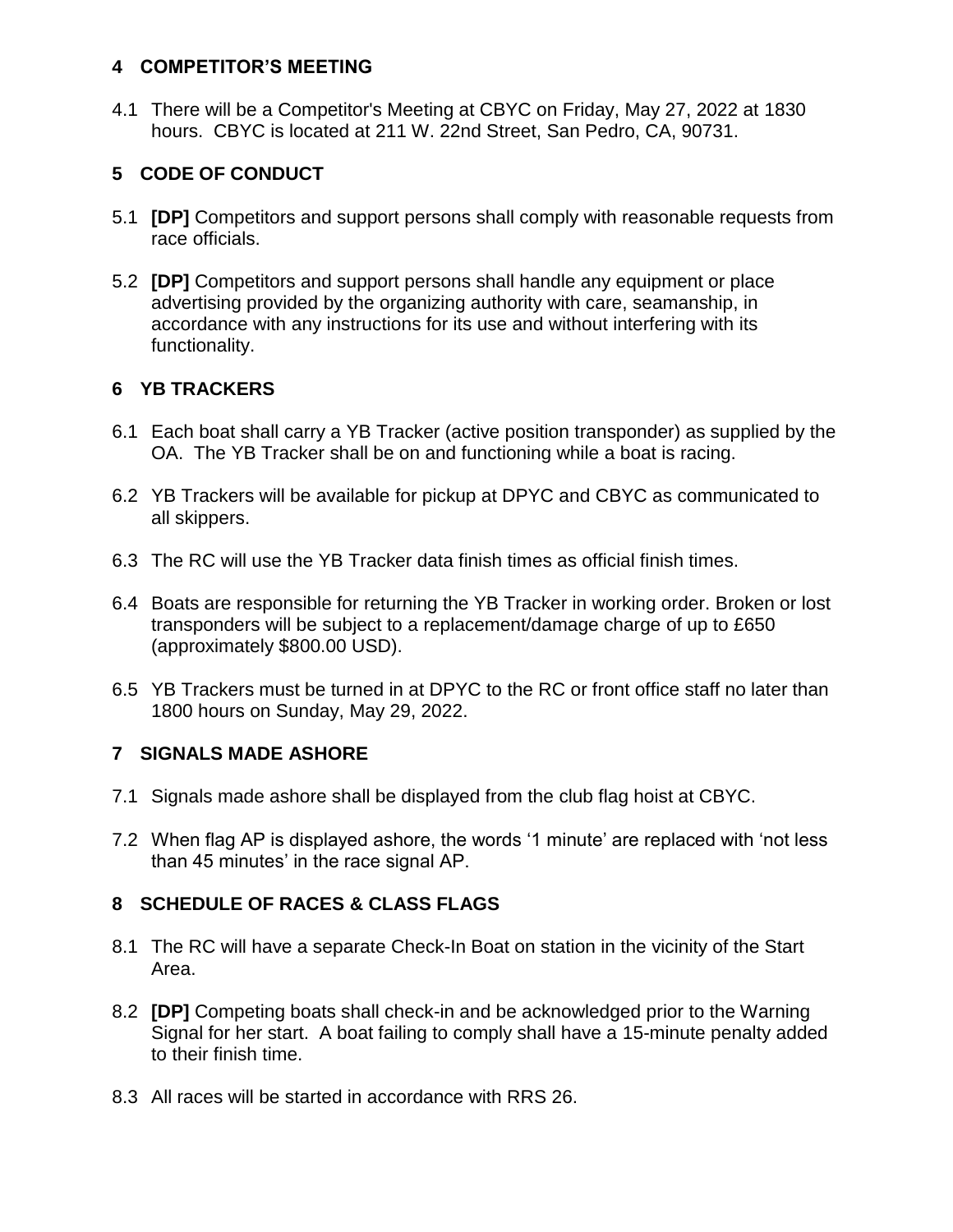8.4 Classes, Flags, and Scheduled Warning Signals

| <b>CLASS</b>    | <b>RATINGS</b> | <b>WARNING SIGNAL</b> | <b>CLASS FLAG</b> |
|-----------------|----------------|-----------------------|-------------------|
| PHRF A          | 21 and below   | 1125                  | ALPHA             |
| PHRF B          | 24 to 96       | 1130                  | <b>BRAVO</b>      |
| PHRF C          | 99 and above   | 1135                  | <b>CHARLIE</b>    |
| <b>CRUISING</b> | ALL            | 1140                  | DEI TA            |

- 8.5 ORR and Double-Hand divisions will be a Class within a Class and shall start with their applicable PHRF Rating Class. Their Class Flag will be the same as the PHRF Class in which they are starting.
- 8.6 Class breaks and confirmation of classes will be provided at the Competitor's Meeting.
- 8.7 While not mandatory, boats are requested to fly their appropriate Class Flag from the stern of the boat at a height no lower than the boom while racing.

#### **9 THE COURSES**

- 9.1 This is an Offwind Course Race (OWC) as defined by PHRF.
- 9.2 **PHRF Fleet** boats shall start, exit L.A. Harbor at Angels Gate (Mark 1), leave Catalina Island (Mark 2) to port and sail to finish. The handicap course length is 75 nautical miles.
- 9.3 **Cruising Fleet** shall start, exit L.A. Harbor at Angel's Gate (Mark 1) and sail their best course to the finish. The handicap course length is 34 nautical miles.
- 9.4 Chart 18751 covers Los Angeles and Long Beach Harbors. **Chart 18746** covers the entire racecourse.

#### **10 MARKS**

- 10.1 The start marks will be staffs displaying orange flags on or adjacent to the RC Signal Boat.
- 10.2 The RC may place a white flag mark near the RC Signal Boat as a starting line limit mark. That mark shall be left on the same side as the RC Signal Boat. However, the starting line shall still be between the starting marks. RRS 31 will apply to this mark.
- 10.3 The **PHRF Fleet** marks are rounding or gate marks as follows:

| Mark Number | Mark Name                          | Mark Type |
|-------------|------------------------------------|-----------|
|             | Los Angeles Entrance - Angels Gate | Gate      |
|             | Santa Catalina Island              | Rounding  |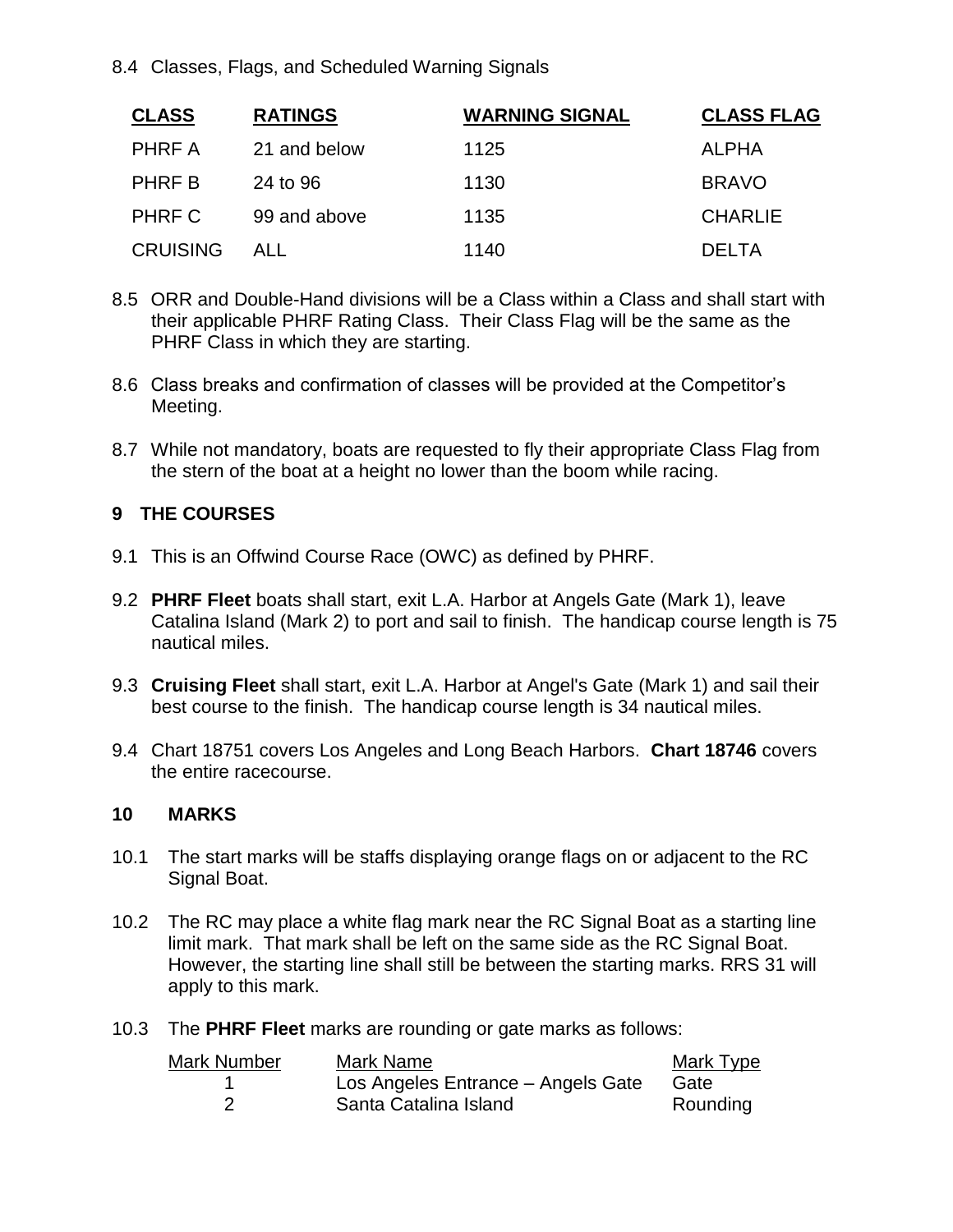10.4 The **Cruising Fleet** marks are rounding or gate marks as follows:

| Mark Number | Mark Name                          | Mark Type |
|-------------|------------------------------------|-----------|
|             | Los Angeles Entrance - Angels Gate | Gate      |

#### **11 AREAS OF POTENTIAL CONCERN**

- 11.1 The RC advises competitors that the start area and surrounding waters may have underwater features that may impact deeper draft vessels. The first mark of the course is also a designated channel for commercial vessels that are constrained by draft. While the RC is not designating these areas or features as obstructions, we strongly urge competitors to consult the preamble to RRS Part 2 and all current applicable navigation charts and Local Notices to Mariners. We also urge competitors to maintain a proper radio watch (VHF 16) and to heed specific warnings and directives as conditions require in these areas.
- 11.2 The RC advises competitors that all classes cross through shipping lanes at various parts of the race course and are advised to take all precautionary measures during those portions of the race course. We also urge competitors to maintain a proper radio watch (VHF 16) and to heed specific warnings and directives as conditions require in these areas. Additionally, the RC urges the use of radar reflectors in these areas if weather conditions warrant their use.

#### **12 THE START**

- 12.1 The starting line will be located inside Los Angeles Harbor approximately 1.5 nautical miles northeasterly of the Los Angeles Harbor entrance – LA Light.
- 12.2 Races will be started in accordance with RRS 26 with the Warning Signal being made 5 minutes before the Starting Signal.
- 12.3 The Warning Signal for the first start will be at 1125 hours. The Warning Signal for each succeeding class shall be made as scheduled in 8.4.
- 12.4 The starting line will be between staffs displaying orange flags on the starting marks.
- 12.5 The RC may place a white flag mark near the RC Signal Boat as a starting line limit mark. That mark shall be left on the same side as the RC Signal Boat. However, the starting line shall still be between the starting marks. RRS 31 will apply to this mark.
- 12.6 As a courtesy, the RC will hail any boat it identifies as OCS via VHF 68. Failure to make a hail, failure of communications equipment, or the timing of a hail will not be grounds for a request for redress. This changes RRS 62.1(a).
- 12.7 **[DP]** Boats whose warning signal has not been made shall avoid the starting line area and boats maneuvering to start during the starting sequence for other races.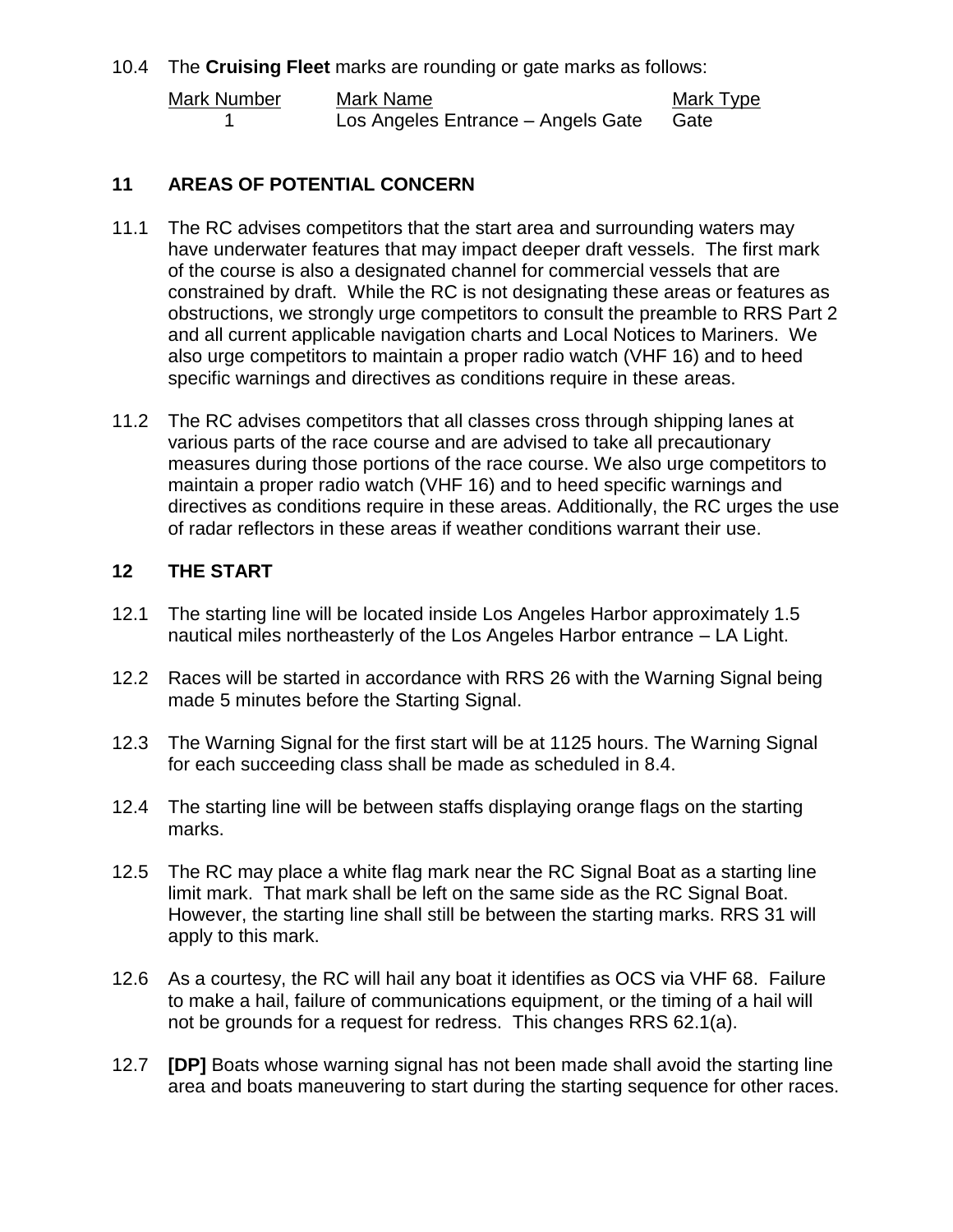#### **13 THE FINISH**

- 13.1 The finish will be virtual based on the YB Tracker data finish times as official finish times.
- 13.2 No RC vessel will be on station. The only visual mark will be the Dana Point Approach Green Lighted Buoy "G1" which is the port end of the finish line. **DO NOT CONFUSE this buoy with the entrance light to Dana Point Harbor.**
- 13.3 The finishing line will be a straight line between Dana Point Approach Green Lighted Buoy "G1" located at 33°27.085 N 117°41.903 W at the port end, and a virtual pin 100 yards away on a 190° magnetic bearing from "G1" located at 33°27.036 N 117°41.916 W. A proper finish will leave this virtual pin to starboard.
- 13.4 For further clarification the finish line is a straight line between the flowing coordinates:

Finish Line Port End (Waypoint) 33°27.085 N 117°41.903 W Finish Line Starboard End (Waypoint) 33°27.036 N 117°41.916 W

#### **14 TIME LIMITS**

#### 14.1 **The Race Time Limit for the race is 1100 Sunday, May 29, 2022.**

- 14.2 Boats failing to finish by 1100 Sunday, May 29, 2022 will be scored Time Limit Expired (TLE). A boat scored TLE will receive no finish time. This changes RRS 35, A5.1, A5.2 and A10.
- 14.3 Failure to meet the Race Time Limit will not be grounds for redress. This changes RRS 62.1(a).
- 14.4 Any boat that starts, but retires before finishing, shall report Did Not Finish (DNF) as soon as possible, but in no case later than 1100, Sunday, May 29, 2022 by calling the DPYC Race Committee at 949.248.7334 and provide her revised float plan, including sail #, boat name, ETA and destination ashore.

#### **15 HEARING REQUESTS**

- 15.1 Hearing request forms are available from the DPYC race office and online. [US Sailing Form](https://cdn.ussailing.org/wp-content/uploads/2021/03/US_Sailing_Hearing_Request_Form_20210301_Fillable.pdf)
- 15.2 Hearing requests shall be submitted within two (2) hours of the protesting boat's finish time or prior to TLE (1100 Sunday, May 29, 2022), whichever is earlier. This changes RRS 61.3.
- 15.3 Hearing requests or requests to reopen a hearing notification will be posted to inform boats under RRS 61.1(b).
- 15.4 Parties to a protest will be posted as quickly as possible on the Supplemental Regatta Notice Board located in the upstairs area at DPYC. Protests will be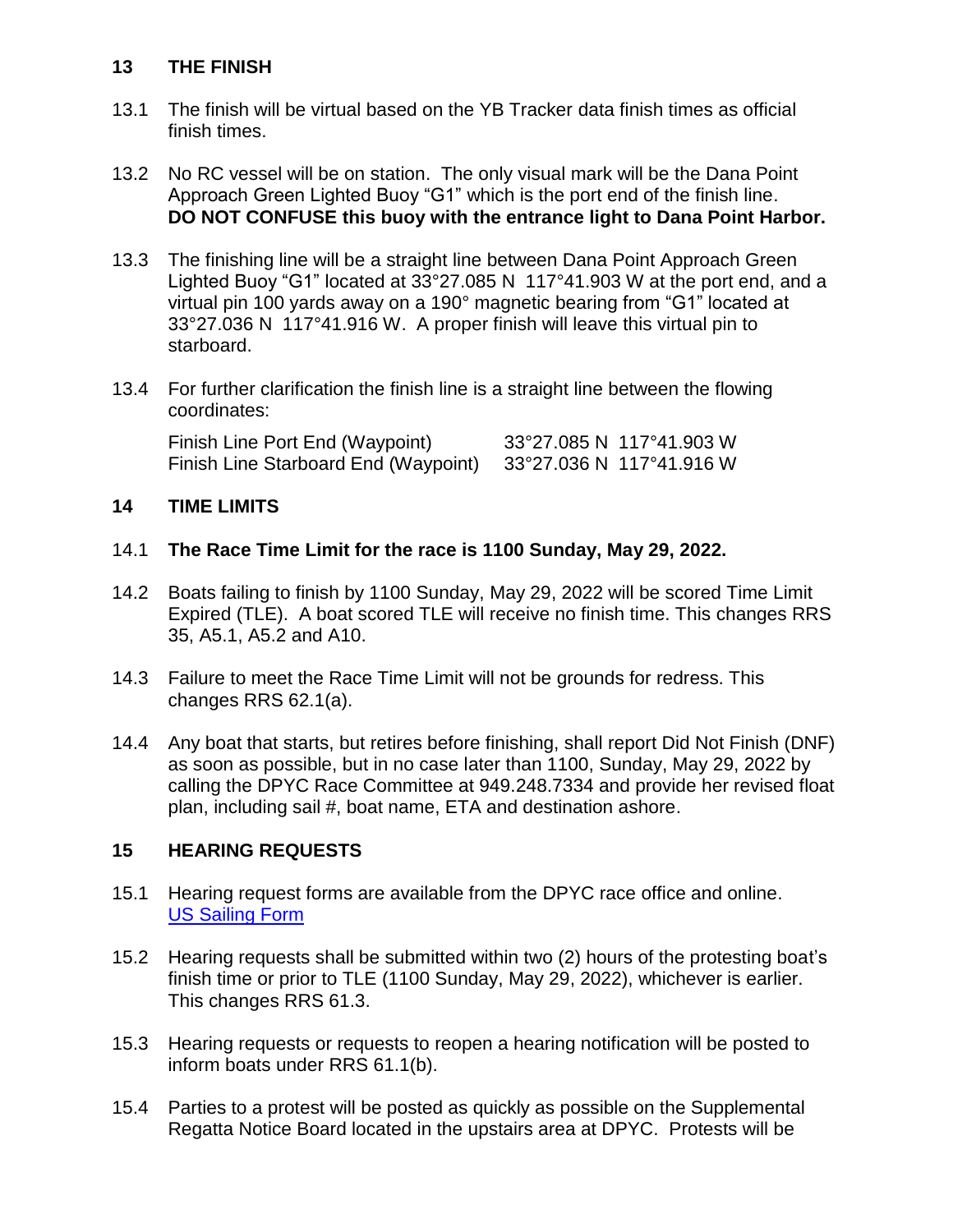heard beginning at 1300 hours on Sunday, May 29, 2022 unless otherwise posted. Parties to a protest shall be present at that time.

- 15.5 A boat may take a Post-Race Penalty as provided for under US Sailing Prescriptions Appendix V.
- 15.6 Arbitration as provided in RRS Appendix T will apply. Protests not resolved in arbitration, involving damage or serious injury, or involving rules other than found in RRS Part 2 will go to a full hearing of the Protest Committee.
- 15.7 After a written protest is delivered to the Race Committee or Jury Representative, one representative from each boat who was on board at the time of the incident will meet with the arbitrator unless the protestor requests that the protest be withdrawn. No witnesses will be allowed. Protests not resolved by arbitration will be forwarded to the Protest Committee. This changes RRS Part 5, Section B.
- 15.8 If the arbitrator's opinion is that the protest is invalid or that no boat will be penalized for breaking a rule then the protest is withdrawn and cannot be reopened. If neither party agrees with the arbitrator's opinion the protest will be forwarded to the Protest Committee. This changes RRS Part 5, Section B.
- 15.9 A boat that accepts the arbitrator's opinion that it broke a rule of Part 2 shall receive a 40% penalty and shall not be penalized further with respect to the same incident unless she failed to retire when rule 44.1 required her to do so.
- 15.10 The acceptance of an arbitrator's opinion cannot be grounds for redress or be appealed. This changes RRS Part 5, Section B.

#### **16 SCORING**

- 16.1 The Low Point Scoring System, RRS Appendix A will be used.
- 16.2 **PHRF Fleet** (Overall and Divisions)
- 16.2.1 The RC will score all boats in the PHRF Fleet, including ORR and Double-Hand divisions, for the overall award.
- 16.2.2 The RC will calculate a boat's corrected time by adjusting her elapsed time using her PHRF OWC rating and the rated distance of this race of 75 nautical miles for the overall award and for all divisions.

#### 16.3 **Cruising Fleet** (Overall and Divisions)

16.3.1 The RC will calculate a boat's corrected time by adjusting her elapsed time using her PHRF OWC rating or RC assigned rating, non-spin offsets as applicable, and the rated distance of this race of 34 nautical miles.

#### **17 SAFETY REGULATIONS**

17.1 All boats shall satisfy the equipment requirements as stated in 1.4 and 1.5. Regardless of these requirements, it is the sole responsibility of each owner or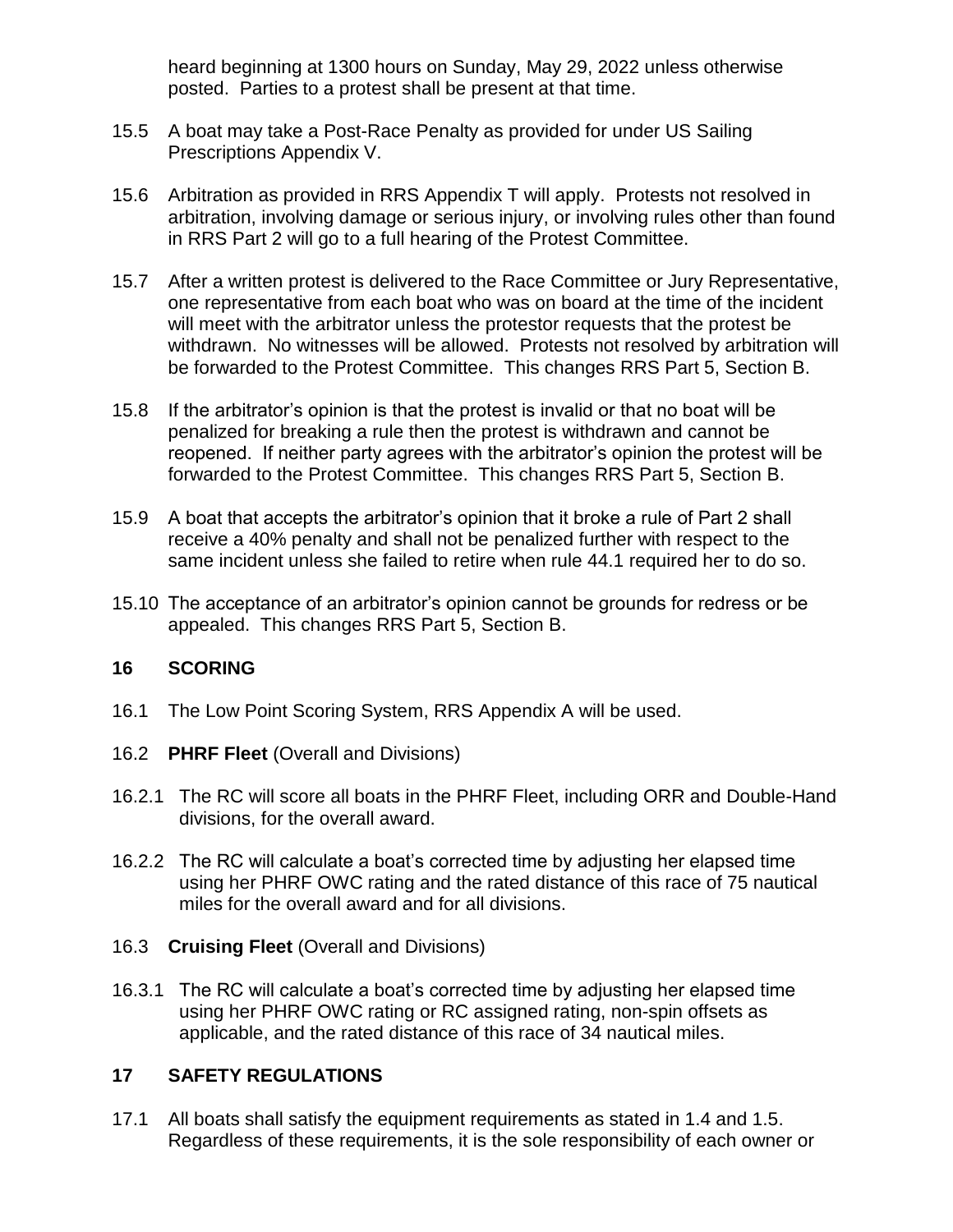charterer to ensure that his yacht is fit for sea, properly equipped for any emergency and properly manned by an experienced crew.

17.2 Any boat that starts, but retires before finishing, shall report Did Not Finish (DNF) as soon as possible, but in no case later than 1100, Sunday, May 29, 2022 by calling the DPYC Race Committee at 949.248.7334 and provide her revised float plan, including sail #, boat name, ETA and destination ashore.

#### **18 TRASH**

18.1 Boats shall not put any non-biodegradable trash in the water.

#### **19 PRIZES**

- 19.1 Perpetual trophies will be awarded as follows, dependent upon entries:
- 19.1.1 The "Around Catalina First to Finish" trophy to the first boat to finish in the PHRF Fleet, including ORR and Double-Hand divisions.
- 19.1.2 The "Around Catalina First Overall" trophy to the PHRF Fleet boat , including ORR and Double-Hand divisions with the lowest PHRF corrected time.
- 19.1.3 The "Around Catalina First Catalina" trophy to the Catalina designed boat with the lowest corrected time from the PHRF Fleet or Double-Hand Division
- 19.1.4 The "Cruising Fleet First Catalina" trophy to the Catalina designed boat with the lowest corrected time from the Cruising Fleet.
- 19.1.5 The "Cruising Fleet First to Finish" trophy to the first boat to finish in the Cruising Fleet
- 19.1.6 The "Cruising Fleet First Overall" trophy to the Cruising Fleet boat with the lowest corrected time.
- 19.2 Take home trophies will be awarded in customary numbers to all divisions, as well as to, the First to Finish and First Overall winners. Double-Hand boats will receive two division trophies per boat.

#### **20 RISK STATEMENT**

20.1 RRS 3 states: 'The responsibility for a boat's decision to participate in a race or to continue to race is hers alone.' By participating in this event each competitor agrees and acknowledges that sailing is a potentially dangerous activity with inherent risks. These risks include strong winds and rough seas, sudden changes in weather, failure of equipment, boat handling errors, poor seamanship by other boats, loss of balance on an unstable platform and fatigue resulting in increased risk of injury. **Inherent in the sport of sailing is the risk of permanent, catastrophic injury or death by drowning, trauma, hypothermia or other causes.**